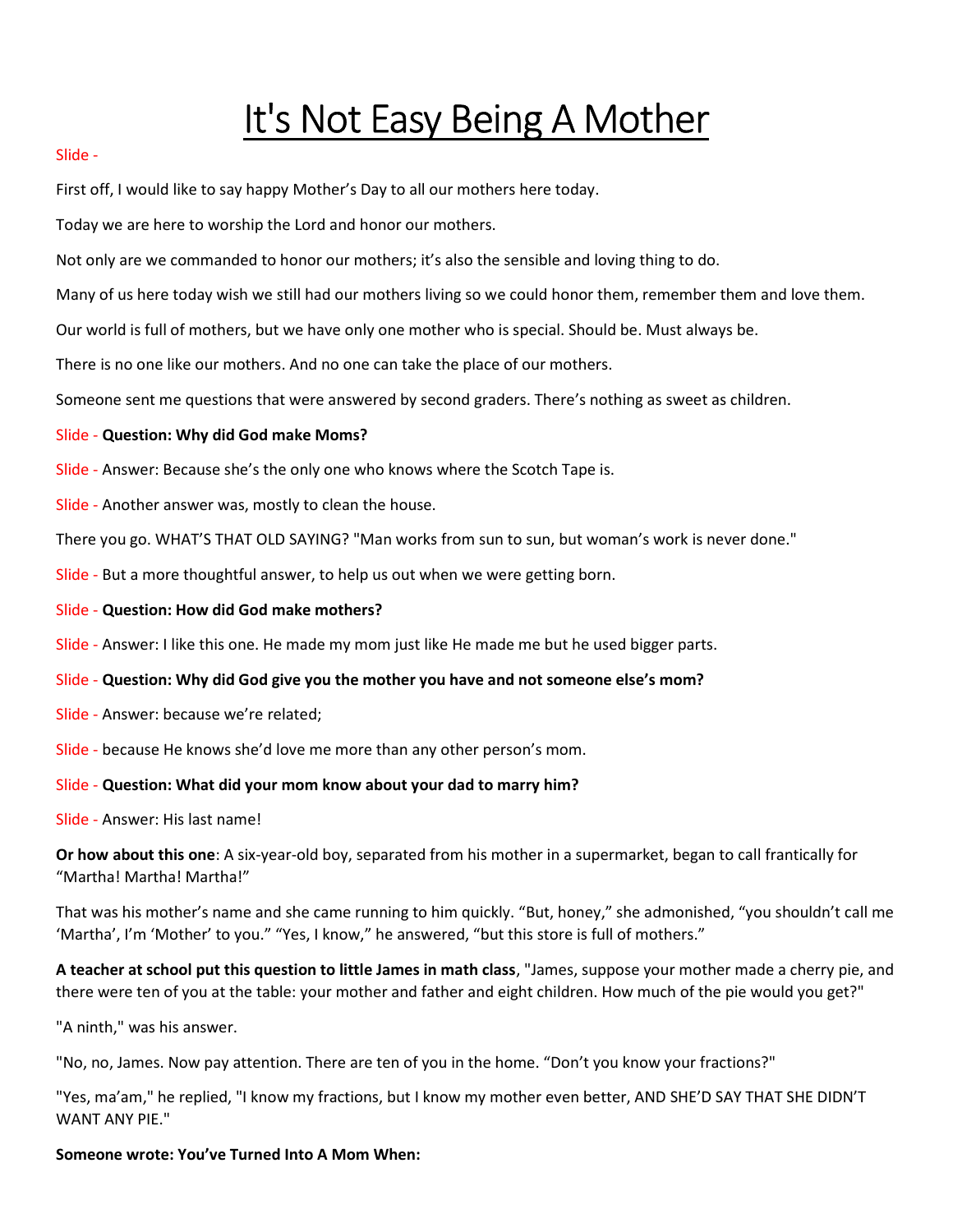- You automatically double-knot everything you tie.

You spend a half hour searching for your sunglasses only to have your teenager say, "Mom, why don't you wear the ones you pushed up on your head?"

You are out for a nice romantic meal with your husband, enjoying some real adult conversation, when suddenly you realize that you've reached over and started to cut up his steak!

From my past a little insight as to things my Mother taught me and maybe you

My mother taught me about RELIGION. "You better pray that will come out of the carpet."

My mother taught me about TIME TRAVEL. "If you don't straighten up, I'm going to knock you into the middle of next week!"

My mother taught me LOGIC. "Because I said so, that's why."

My mother taught me FORESIGHT. "Make sure you wear clean underwear, in case you're in an accident."

My mother taught me IRONY. "Keep crying, and I'll give you something to cry about."

My mother taught me about STAMINA. "You'll sit there until all that spinach is gone."

My mother taught me about WEATHER. "This room of yours looks as if a tornado went through it."

My mother taught me the CIRCLE OF LIFE. "I brought you into this world, and I can take you out."

My mother taught me about ANTICIPATION. "Just wait until we get home"

My mother taught me about RECEIVING. "You are going to get it when you get home!"

My mother taught me HOW TO BECOME AN ADULT. "If you don't eat your vegetables, you'll never grow up."

My mother taught me about my ROOTS. "Shut that door behind you. Do you think you were born in a barn?"

My mother taught me WISDOM. "When you get to be my age, you'll understand."

My mother taught me about JUSTICE. "One day you'll have kids, and I hope they turn out just like you!"

How did this holiday come about?

More importantly, what do our mothers deserve from us, not just on Mother's Day, but every day?

First, a little history.

#### I. HISTORY OF MOTHER'S DAY

#### A. IT'S ORIGIN...

 Slide - 1. In 1907, Anna Jarvis of Philadelphia started the campaign to honor mothers, two years after her own mother died

Slide - 2. In 1910, West Virginia became the first state to recognize Mother's Day

3. A year later, nearly every state officially marked the day

 Slide - 4. In 1914, President Woodrow Wilson officially proclaimed Mother's Day a national holiday for the second Sunday of May

### B. IT'S COMMERCIALIZATION...

1. Anna Jarvis' accomplishment soon became a bitter disappointment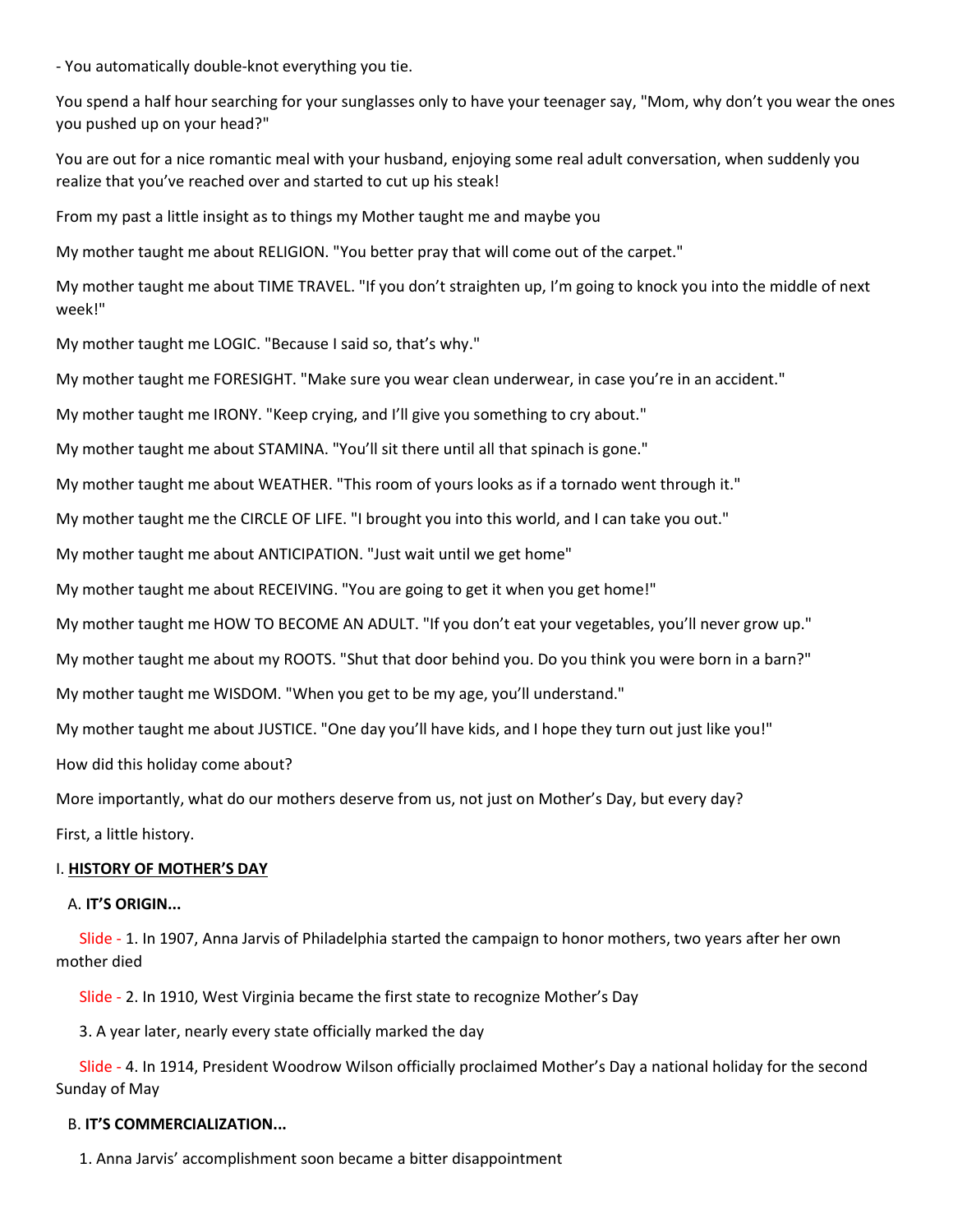2. She became enraged by its commercialization

3. She filed a lawsuit to stop a Mother's Day celebration in 1923

 4. She was arrested for disturbing the peace at a war mother's convention where white carnations (her symbol for mothers) were being sold to raise money

5. Her complaint: "I wanted it to be a day of sentiment, not profit!"

A good example of this sort of thing is Christmas: The birth of Jesus is a documented fact in the Bible but the world has created a festival out of it

We have made it the engine that drives the economy of  $\frac{1}{2}$  the businesses in the world.

This honors commerce more than Christ actually.

Today, many mothers are happy to receive flowers, cards, gifts, etc.

It's interesting to note that we live in an age where we have established a day where we honor mothers.

We have taken something that is basically a religious concept, put a date on it and commercialized it for the purpose of profit.

Today we will look at why mothers deserve honor not only on Mother's Day but every day for their special role in God's plan for life.

Slide - But mothers certainly deserve more than that, especially from a biblical perspective.

# 1. Slide - Mothers Deserve Obedience

Slide - Ephesians 6:1-3 "Children, obey your parents in the Lord, for this is right. "Honor your father and mother," which is the first commandment with promise: "that it may be well with you and you may live long on the earth."

Mother's Day is the same: To honor one's mother is a commandment from God found in the O.T.

Slide - Exodus 20:12 "Honor your father and your mother, that your days may be long upon the land which the Lord your God is giving you."

And as well Jesus mentions in the New Testament this command in Matthew, Mark and Luke; Paul in [Eph. 6:2]).

Society has picked up this theme and turned it into a profitable day of cards and gifts.

I'm not against the idea of a special day for Mom's, absolutely not,

I just want you to realize that it wasn't man's idea, man only figured out a way to make money with God's idea.

## 2. Slide - Mothers Deserve Respect

Solomon warned of grave consequences for those who cursed their parents

Slide - Proverbs 20:20 "Whoever curses his father or his mother, His lamp will be put out in deep darkness."

A Chinese proverb says, "Respect for one's parents is the highest duty of civil life"

Common decency demands that we respect our parents, especially mothers

## 3. Slide - Mothers Deserve Affection

Elisha demonstrated the affection properly due parents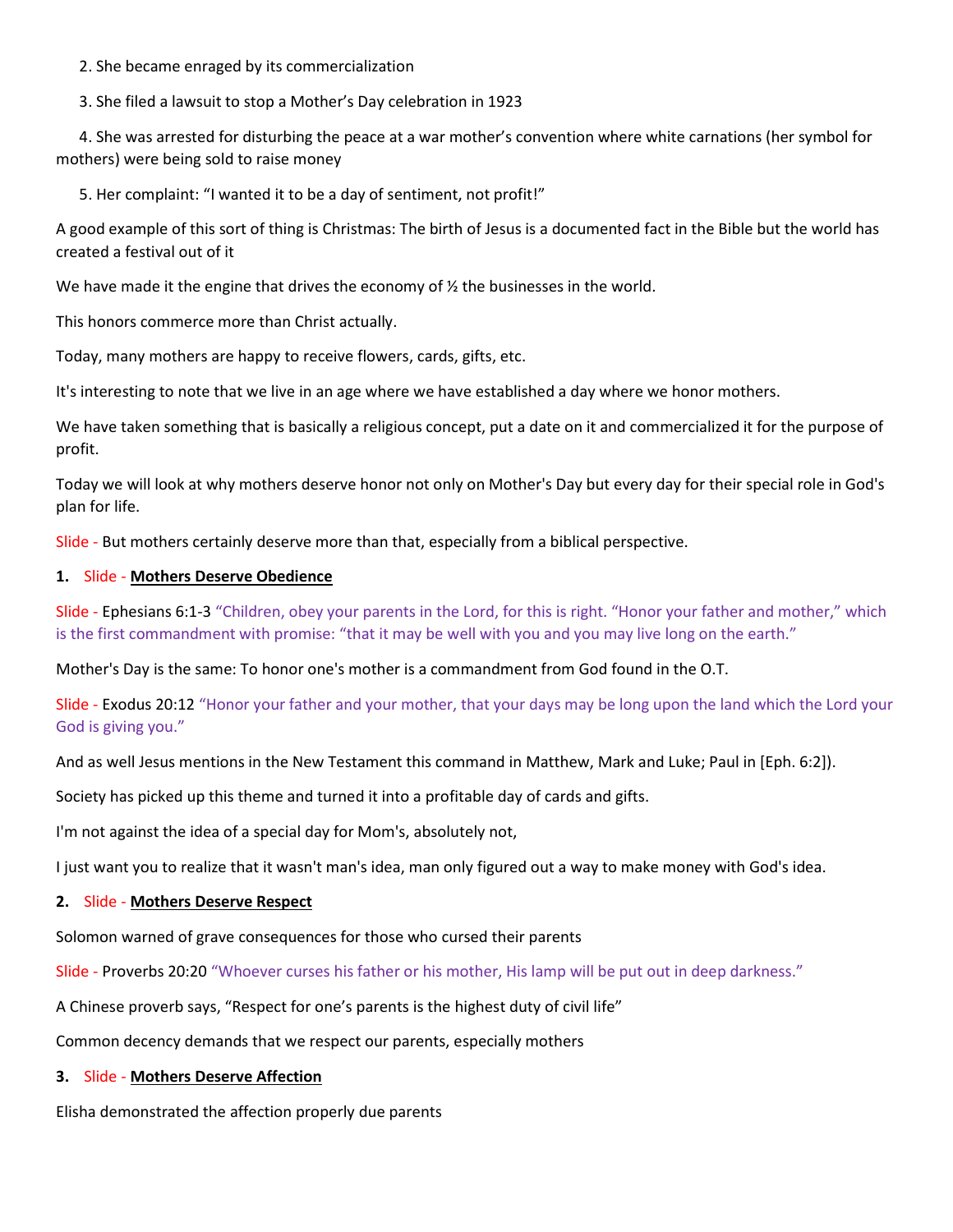Slide - 1 Kings 19:20 "And he left the oxen and ran after Elijah, and said, "Please let me kiss my father and my mother, and then I will follow you."

And why not, when they gave us so much affection as children?

## 4. Slide - Mothers Deserve Wisdom

Slide - Proverbs 10:1 "The proverbs of Solomon: A wise son makes a glad father, But a foolish son is the grief of his mother"

Slide - Proverbs 17:25 "A foolish son is a grief to his father, And bitterness to her who bore him."

Mothers worry enough for their children, we should not give them unnecessary grief

Much wisdom can come from the advice mothers themselves give us.

# 5. Slide - Mothers Deserve Righteousness

The righteous bring joy and gladness to their parents

Slide - Proverbs 23:24–25 "The father of the righteous will greatly rejoice, And he who begets a wise child will delight in him. Let your father and your mother be glad, And let her who bore you rejoice."

More important than any other achievement, is that of a righteous character

Nothing makes a mother prouder than to have a good (righteous) son or daughter

# Did you ever wonder what God says a mother does?

In Proverbs 31, we see that mothers do all kinds of work.

Slide - She sews v. 13, 19, 22 "She seeks wool and flax, And willingly works with her hands."

Slide - She shops v. 14 "She brings her food from afar."

Slide - She cooks v. 15 "She also rises while it is yet night, And provides food for her household."

Slide - She gardens v. 16 "She considers a field and buys it; From her profits she plants a vineyard."

Slide - v. 27 "She watches over the ways of her household, And does not eat the bread of idleness."

Slide - Did you ever wonder why God gave this command to honor Mothers in the first place?

He said to do so would bring blessings on the children but why was the command needed anyways?

I believe He did it because of His mercy.

He knew that after Adam's sin, it wasn't going to be easy being a mother.

Here's why.

# 1. Slide - Giving Birth Was Not Going To Be Easy

In the perfect world of the Garden of Eden giving birth would have, if we can imagine, been natural, joyful and relatively easy.

After the sin of Adam, however, God declared that this process would become very difficult and painful

Slide - Genesis 3:16 "To the woman He said: "I will greatly multiply your sorrow and your conception; In pain you shall bring forth children; Your desire shall be for your husband, And he shall rule over you."

Woman has been designed by God to conceive and bear children.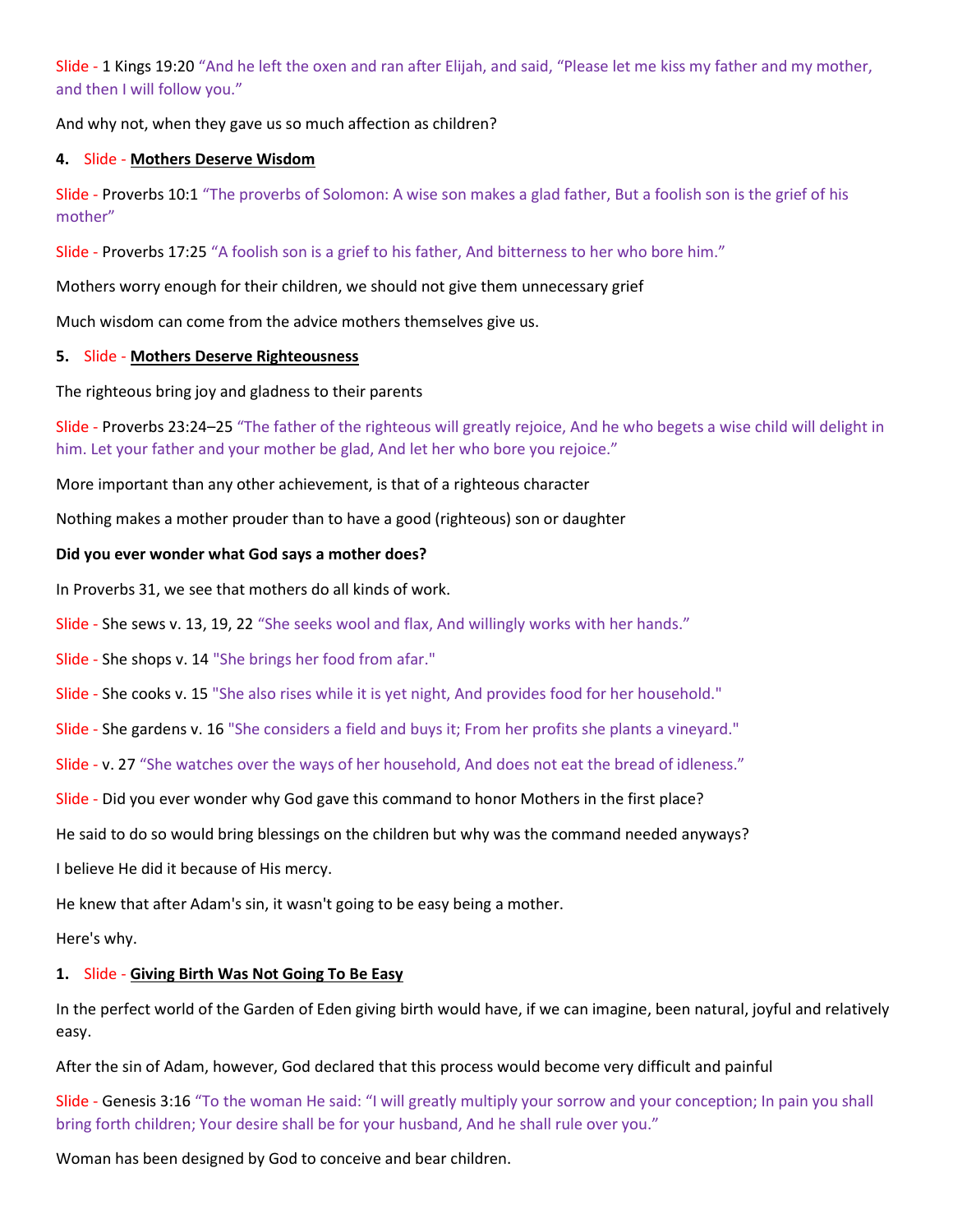Regardless of any other gift or talent a woman may have and develop,

the ability to bear children is primary for her as an individual

her biological and psychological make-up are directly tied to this fact regardless of the career she may choose.

Whatever ways science can develop to engineer human conception and development –

a woman conceiving and giving birth to a child is and will always be a far superior method for human reproduction and social order.

Now for various reasons it does not work out that way of course

I suspect that all women who desire to have children would much prefer having their own children.

This basic role as life-giver has been, from the beginning, a painful process.

Carrying children, bringing them into this world, nursing them to the point of independence is filled with pain and discomfort.

Thousands of years and thousands of medical advances later, childbearing remains painful and many times dangerous.

If for no other reason the commandment to honor one's mother was established to acknowledge her pain in giving us life.

Now that's just one reason and it could be the only reason and it would justify honoring our mothers.

It's not easy being a mom because being a mother meant being a wife and...

### 2. Slide - Being a Wife Would Mean Submission To a Man

The sin of Adam not only separated man from God but also destroyed the balance in the relationship that existed between man and woman.

Before the Fall, God appointed that both the man and the woman rule in cooperation over the creation.

Their natures were different but their positions were the same.

However, after their sin, the weakness of their flesh would cause them to use their different gifts in sinful ways:

Man would use his natural strength to dominate, to obtain with force what was once granted freely.

Woman would use her natural complexity to usurp the position once equally granted to her.

For this reason, God assigned the role of submission to the woman and the role of struggle to the man –

Slide - Genesis 3:16b-19 "Your desire shall be for your husband, And he shall rule over you." Then to Adam He said, "Because you have heeded the voice of your wife, and have eaten from the tree of which I commanded you, saying, 'You shall not eat of it':

Slide - "Cursed is the ground for your sake; In toil you shall eat of it All the days of your life.

Slide - Both thorns and thistles it shall bring forth for you, And you shall eat the herb of the field.

Slide - In the sweat of your face you shall eat bread Till you return to the ground, For out of it you were taken; For dust you are, And to dust you shall return."

It would never be easy being a mother because this role would be tied to the difficult task of submitting one's will to another imperfect human being in order to demonstrate faith in God,

in order to establish peace in the home and in order to guarantee social order.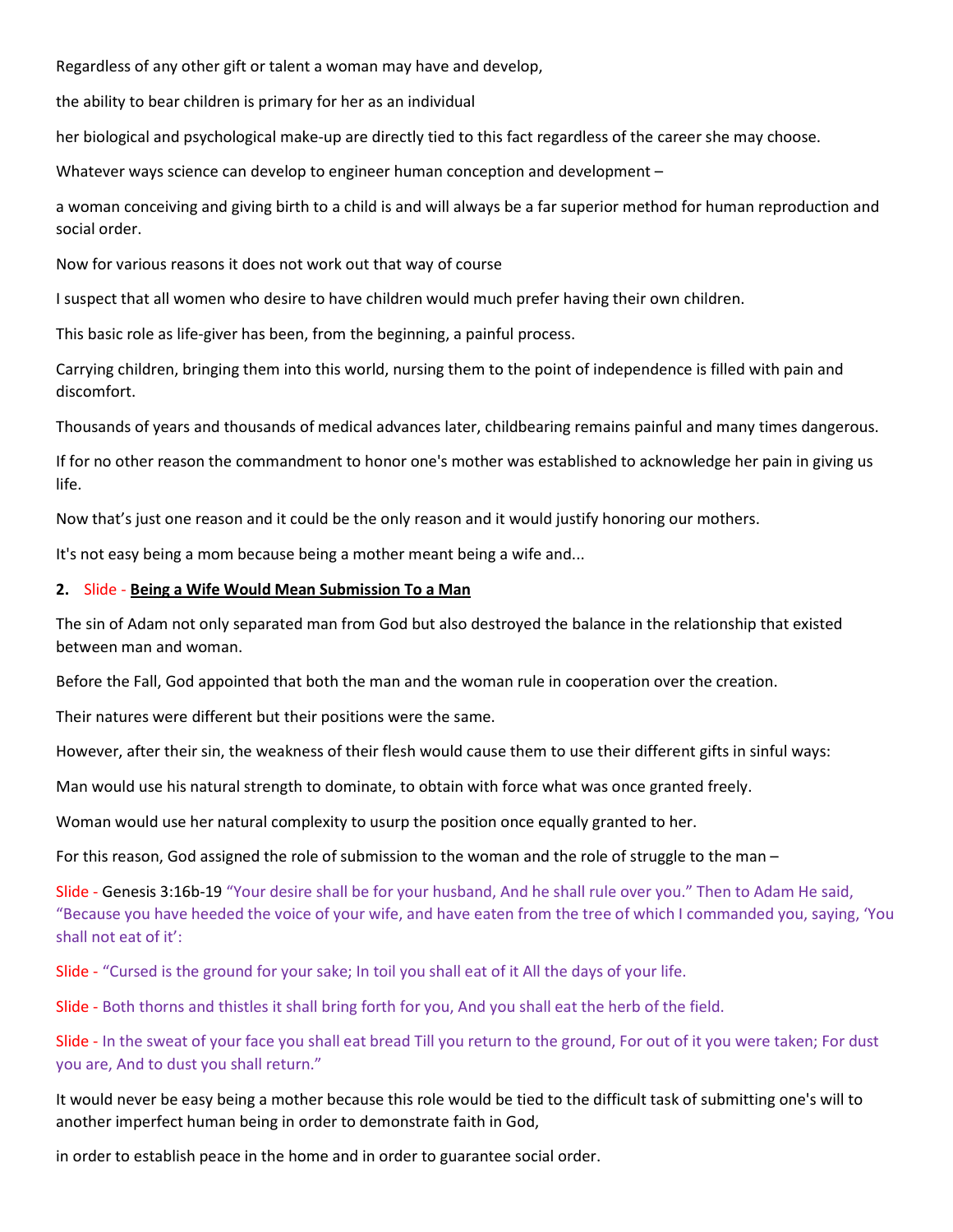We need to honor mothers because they've given their bodies up in order to produce ours and humbled their wills in order to produce what we call family.

# 3. Slide - Mothers Have to Watch Their Children Suffer and Sometimes Die

It's bad enough that there is great pain necessary to bring a child into the world but mothers also have to experience the pain that their children feel in their lives as well.

One thing I've learned there is no medicine or counseling technique that can neutralize that thing inside a mother that enables her to feel what her child feels (sometimes long before and after the child feels it).

From the beginning mothers have had to suffer because of what their children did and

From the beginning mothers have had to suffer because of what was done to their children.

## For example:

Eve agonized over the murder of one of her sons, Abel, by the other one of her sons, Cain.

Sarah suffered a lifetime because she watched another woman bear the child she wanted and died without seeing a wife for the son , Isaac, she finally had.

Hagar wept over the danger of death that threatened her only son Ishmael as they were banished from Abraham's household.

Leah witnessed the rape of her daughter, Dinah, by Shechem.

Moses' mother had to abandon her child to save his life.

Samuel's mother gave him up because of an oath.

Bathsheba watched her child die because of her sin.

Job's wife experienced the death of all of her children at once.

And Mary observed her eldest son, Jesus humiliated, tortured and publicly executed by the very people He had loved, helped and healed.

There is no greater pain imaginable than for the one who gave you life,

to watch you waste the life she gave you or see someone else take that life from you.

Mothers deserve honor because no one experiences the pain and hurts that life brings longer or more deeply than those who bring us into this world

and who sometimes experience the heartbreak of having to see us leave as well during their own lifetimes. –

Children, honor your mother indeed for this is right in the Lord because:

Giving birth is difficult

Being a wife is humbling

Seeing children suffer is always painful.

Some Mother's this will not be a happy day. Ron and Carol Adrick.

God is so wise in that He created life in such a way that a woman was originally taken out a man and from then on all men were taken out of woman.

This beautiful cycle repeats itself in so many ways in our lives.